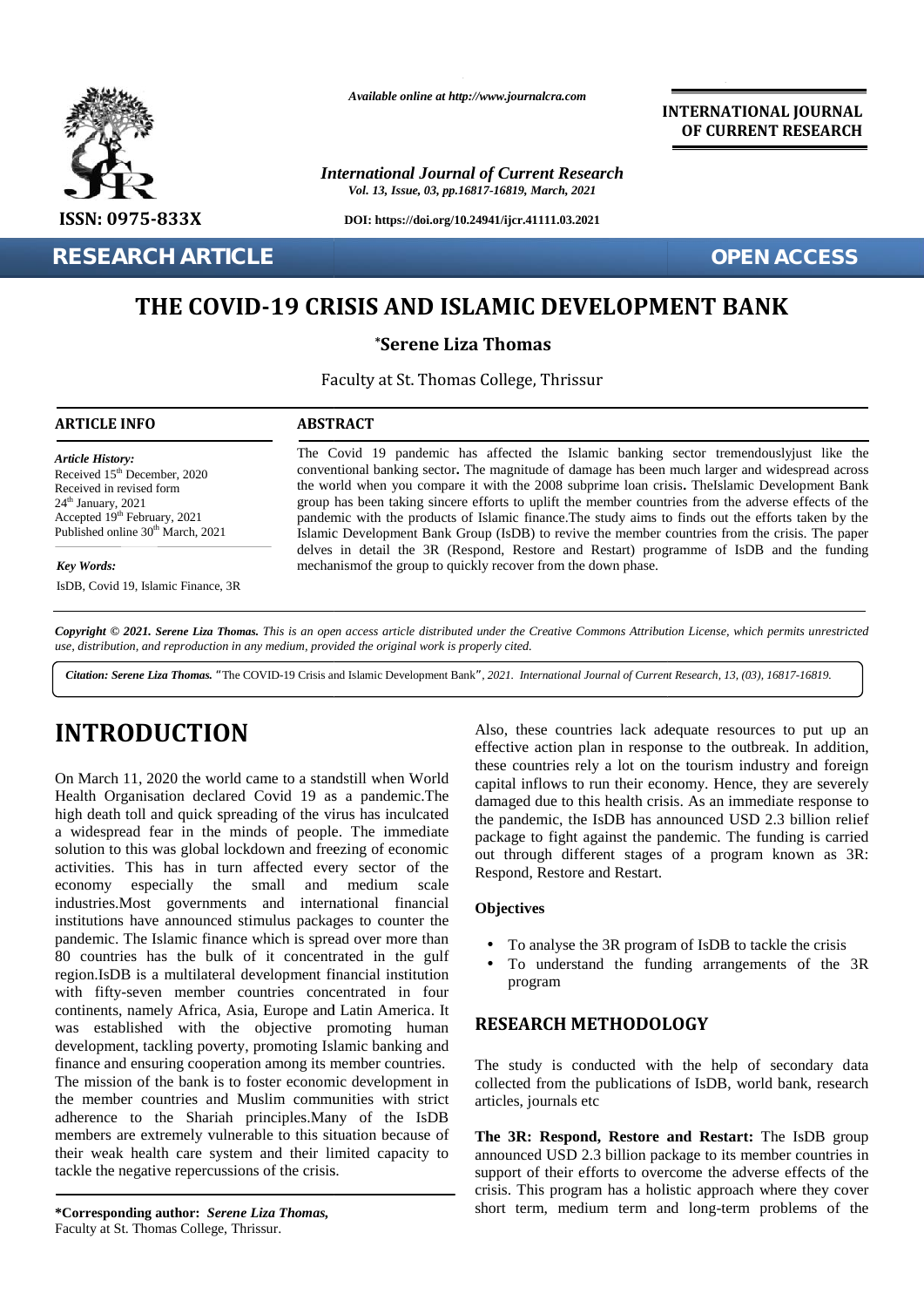member countries. The package consists of a 3R program which are respond, restore and restart.

**Respond:** The respond track comprises of three sub components to address the specific needs of member countries. This is the initial and immediate response to the COVID-19 pandemic.They are healthcare emergency response, food emergency response and strengthening healthcare systems.The program covers a wide range of activities from prevention, diagnosis to treatment. The program assists the member countries in supplying COVID-19 related medical items, training the medical staff, creating awareness among the citizens and so on. The food emergency response ensures that food chain supply is uninterrupted during the crisis times. They provide emergency food aid and trade incentive and also ensures that there is an increased local food productivity. The strengthening of the healthcare systems mainly includes assessing the capacity gaps and developing contingency plans. The program supports the member countries in scaling up the production and supply of vital medicines with the help of private industries. In this regard they seek the help of Organisation of Islamic Cooperation (OIC) to operationalise the various trade agreements that would help the member countries to procure enough medical supplies. In April 2020 IsDB approved another program called Strategic Preparedness and Response Program (SPRP) along with the 3R. They allocated 2.28 billion USD towards this. The main aim of the program is to help the member countries in reviving their crisis situation due to the pandemic.

**Restore:** The restore track mainly concentrates on thesmall scale industries and trade activity to sustain the supplies of health and food sectors. ICD (Islamic Cooperation for Development) and ITFC (International Islamic Trade Finance Cooperation) acts as the group execution agent for the lines of finance towards small scale industries and trade finance operations respectively. The project involves a time frame of 12 to 18 months and this support would be in accordance with the IsDB pricing guidelines. The IsDB uses commodity Murabahah based line of finance for liquidity support and Wakalah based LOF for short to medium term. Murabahah is an alternative to the traditional loans and is referred as cost plus financing where the seller and buyer agree to the cost and mark up of an asset. Wakalah denotes an agency contract where one party empowers another party to perform a legal action for a specified fee. ITFC (International Islamic Trade Finance Corporation) is considered as the executing agency for trade finance operations. ITFC carry out the operations with a deferred payment arrangement. It purchases the commodities from the supplier and sell them to the concerned buyer. ITFC engages closely with the government and other stakeholders to soften the economic fallout due to the pandemic.

**Restart:** The key objective of the restart track is on economic resurgence to kick start the economy. This track specially focuses on large scale infrastructural projects to enhance global value chains. A special project preparation vehicle is established under this track to carry out the infrastructural activities. The initial activity would be to study on the key industries and projects that can revamp the economy in the post pandemic phase. Those projects which are identified as potentially bankable that is which are likely to attract private sector investment would be added in the project preparation vehicle. The project preparation vehicle would then tailor these projects as per the needs of the private investors.

Moreover, a strategic resource allocation model was developed to assist the member countriesin carrying out these projects.

**Funding Arrangements for the 3R Program:** One of the biggest challenges of the 3R program is the financing of the entire three phases. The IsDB has started the issuance of Covid 19 Sukuk and has sought partnership with multilateral development banks in carrying out the projects. IsDB is planning a Covid 19 related Sukuk with 3/5 years maturity period at the time of issuance. Sukuk is an Islamic financial certificate which is compliant with the shariah laws and are similar to the conventional bond.IsDB issued Sukuk for USD 1.5 billion which is listed on Nasdaq Dubai to support Covid 19 related activities. The fund raised through this will be used for social, medical and business projects of the member countries. This can help in the speedy recovery of industries and thereby improving the lives of people.Since the onset of Covid,IsDB has initiated several partnership funding efforts based on the principles of 5Ps: public, private, philanthropy and people partnership.IsDB is working on joint procurement and co-financing with the partners mainly because of two reasons. First, procurement is one of the major hindrance for deploying assistance. Second, the high demand for medical accessories worldwide has led to significant hike in prices which makes it difficult for the developing countries to finance it. Arab coordination group, G -20 and the UN system are three of their major partnership efforts. The Arab Coordination group consists of a total of ten institutions of which four are national institutions and five are regional organisations along with Arab Monetary Fund. They have offered a package of USD 10 billion in response to the Covid 19 crisis.The multilateral development banks offered a commitment of USD200 billion during the G20 finance ministers and central bank governors meeting on 15 April 2020. Also, some series of agreements has been set with the UN system on Covid 19 related issues.

#### **Conclusion**

The IsDB through its network has initiated several projects in coordination with international financial institutions to uplift the member countries from the adverse effects of the pandemic. They extend support to the member countries at different stages of their recovery trajectory. The liquidity injection and accelerating the operational disbursement of approved projects are the two key strategies of IsDB. With this kind of support from IsDB, it is predicted that Islamic financing growth would outpace the conventional lending in GCC (Gulf Cooperation Council) region in near future.

#### **REFERENCES**

- Dawood Ashraf, M. S. 2020. *Islamic Equity Investments and the COVID-19 Pandemic*. Retrieved from SSRN: Ashraf, Dawood and Rizwan, Muhammad Suhail and Ahmad, Ghufran, Islamic Equity Investments and the http://dx.doi.org/10.2139/ssrn.3611898
- Dawood Ashraf, S. R. (2016). A net stable funding ratio for Islamic banks and its impact on financial stability: an international investigation. *Journal of Financial Stability*, 47-57.
- Devex. 2021. *Islamic Development Bank (IsDB)*. Retrieved from Devex: www.devex.com/organizations/ islamic development-bank-isdb-44515